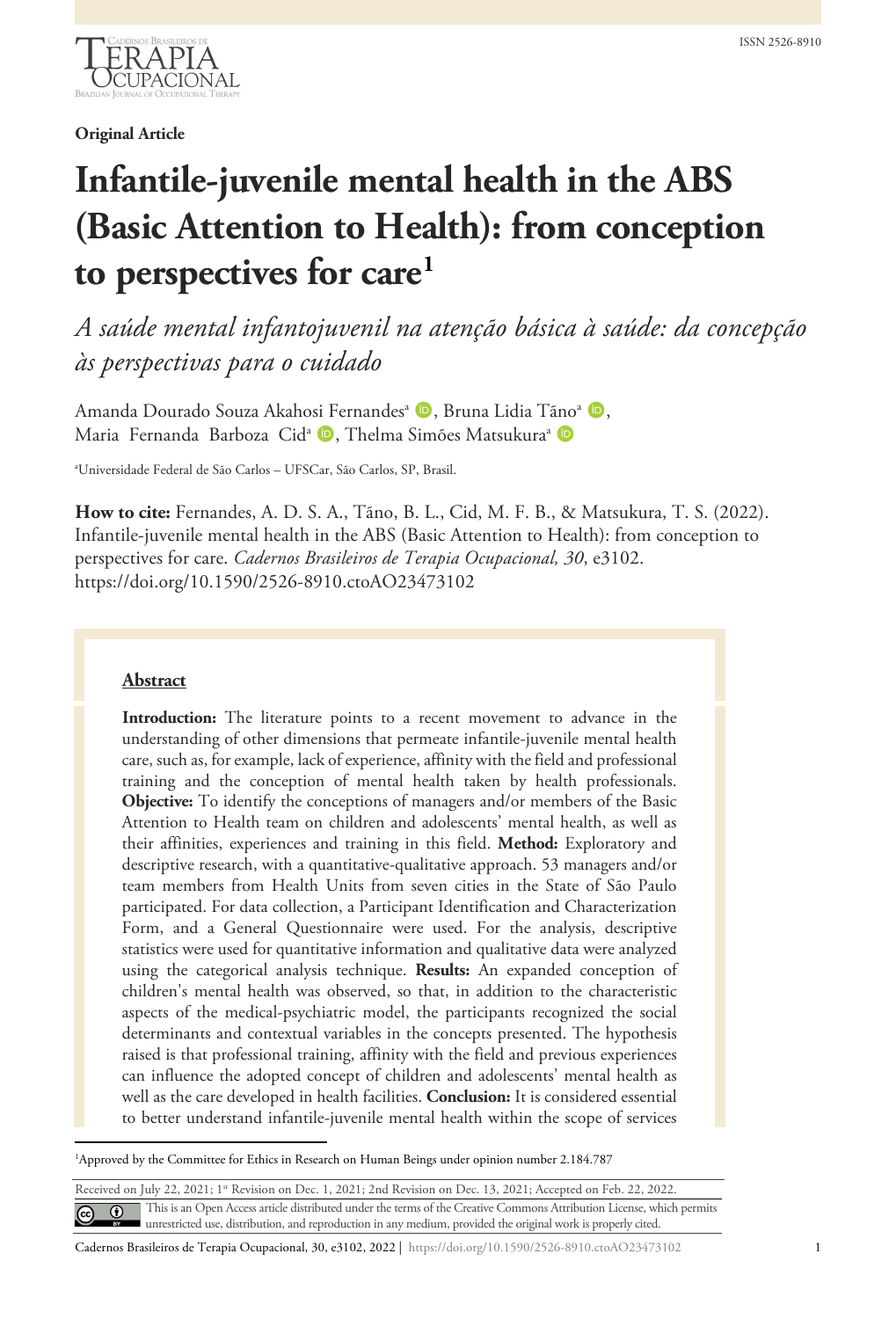in order to reflect on strategies that favor the approximation of health professionals with this field, contributing and qualifying care.

**Keywords:** Mental Health, Children, Adolescents, Primary Health Care.

### *Resumo*

**Introdução:** A literatura aponta para um movimento recente de se avançar na compreensão de outras dimensões que perpassam pelo cuidado à saúde mental infantojuvenil, como, por exemplo, a falta de experiência, afinidade com o campo e formação profissional e a concepção da saúde mental tida pelos profissionais da saúde. **Objetivo:** Identificar as concepções de gestores e/ou membros da equipe da Atenção Básica à Saúde sobre saúde mental infantojuvenil, assim como as suas afinidades, experiências e formação nesse campo. **Método:** Pesquisa exploratória e descritiva, de abordagem quantiqualitativa. Participaram 53 gestores e/ou membros da equipe de Unidades de Saúde de sete municípios do Estado de São Paulo. Para a coleta de dados, foram utilizados um Formulário de Identificação e Caracterização dos Participantes e um Questionário Geral. Para a análise, utilizouse de estatística descritiva para as informações quantitativas e os dados qualitativos foram analisados pela técnica de análise categorial. **Resultados:** Observou-se uma concepção ampliada sobre a saúde mental infantojuvenil, de forma que, para além dos aspectos característicos do modelo médico-psiquiátrico, os participantes reconheceram os determinantes sociais e as variáveis contextuais nas concepções apresentadas. Levanta-se a hipótese de que a formação profissional, afinidade com o campo e experiências anteriores podem influenciar na concepção de saúde mental infantojuvenil adotada e no cuidado desenvolvido nos equipamentos de saúde. **Conclusão:** Considera-se fundamental compreender melhor a saúde mental infantojuvenil no âmbito dos serviços visando refletir sobre as estratégias que favoreçam a aproximação dos profissionais da saúde com esse campo, contribuindo e qualificando o cuidado.

**Palavras-chave:** Saúde Mental, Crianças, Adolescentes, Atenção Primaria à Saúde.

# **Introduction**

Childhood and adolescence were historically constructed, so that, until the  $18<sup>th</sup>$ century, there was no commitment in terms of rights and public policies to assist this population (Ayres, 2004), much less with those who presented psychological distress. In the Brazilian scenario, it was only in the  $19<sup>th</sup>$  century that new ways of understanding children and adolescents came into force, as well as the care offered to them; however, this still took place from a perspective of social control.

The existing proposals in special schools, psychiatric hospitals and shelters were authoritarian, oppressive and aimed at controlling their bodies, aiming to make them subordinate and passive adults (Dias & Passos, 2017). In this way, public policies aimed at ensuring the rights of children and adolescents were destinated to State control and building a model of assistance centered on institutionalization with the sole purpose of guaranteeing the protection of social order (Brasil, 2005).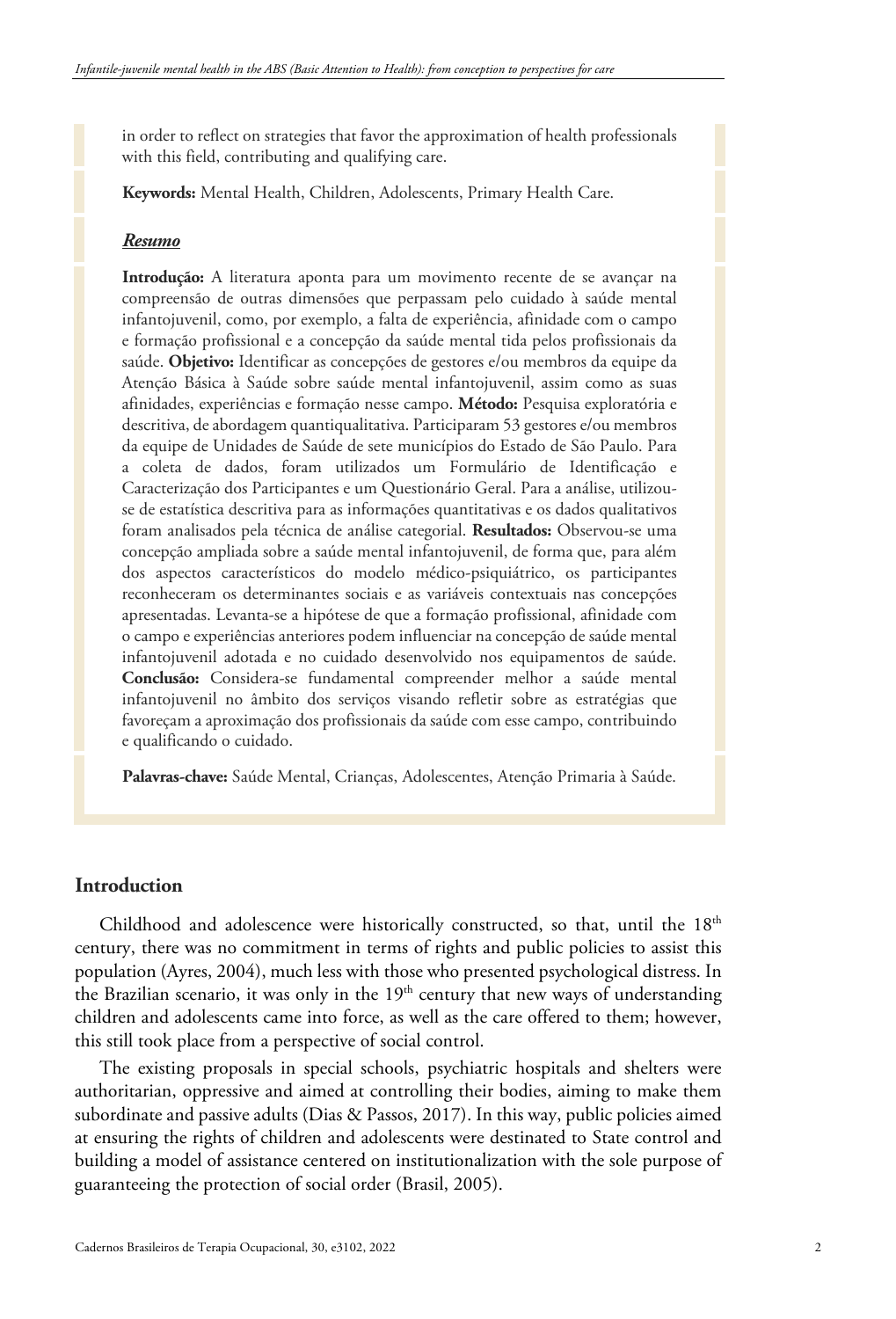It is observed that infantile-juvenile mental health care has changed as some movements have emerged in favor of the rights of the population, such as the 1988 Constitution, the health reform, the psychiatric reform and the Statute of the Child and of Adolescents (ECA) in 1990 (Reis et al., 2010; Amstalden et al., 2010). In addition, in the same way as for mental health care aimed at adults, other factors contributed to the transformation of the care model aimed at children and adolescents. In a recent process, since 2003, the first Children and Youth Psychosocial Care Centers (CAPSij) have been created and, in 2004, the Ministry of Health (MS) established the Children and Youth Mental Health Forum, with the support of various sectors, created with the aim of to build the bases, principles and guidelines of a public mental health policy for this segment (Reis et al., 2010).

In 2011, through Ordinance No. 3.088, the Ministry of Health established the Psychosocial Care Network (RAPS), aimed at people of all ages with mental disorders and/or who experience difficulties arising from the use of alcohol or other drugs. The purpose of RAPS is the creation, expansion and articulation of health care devices in the sphere of SUS (Unified Health System) and, in addition to equipment, it is a set of components and strategies (primary, specialized, urgency and emergency care, strategy of harm reduction, continuing education, deinstitutionalization, among others) (Brasil, 2011). The RAPS consists of a network, with Basic Attention to Health (ABS) together with strategic care, share the role of ordering this network and coordinating care (Brasil, 2011). It is worth mentioning that the implementation of RAPS has as a differential the centrality given to ABS and network operation, expanding the emphasis of deinstitutionalization focused until then only on the specialty.

In line with the RAPS guidelines, in 2014, the Ministry of Health released the document entitled "Psychosocial Care for children and adolescents in the SUS: weaving networks to guarantee care". This document points to the construction of child and adolescent mental health care based on some guidelines, such as, for example, network and intersectoral care, implied referral and reception. In addition, it highlights a series of specific points for this population, such as the guarantee of health as a fundamental right, the constitution of the RAPS, the role of education, among others (Brasil, 2014).

Even considering progress, there are many challenges to be overcome so that it is possible to advance in the psychiatric reform process in Brazil, such as, for example, overcoming the biomedical and hospital-centered model in the field of mental health, which is still present today, and the expansion of users' access to health services, especially within the scope of ABS (Teixeira et al., 2017; Fernandes et al., 2021).

Thus, it is observed that the field of attention and care in infantile-juvenile mental health (SMIJ) in Brazil has gained more visibility in the last 15 years, through public policies and research aimed at this segment. However, it is considered that this was a late investment, so there is much to be done (Taño & Matsukura, 2015; Fernandes et al., 2020). From this perspective, the literature has signaled a series of gaps and weaknesses regarding the care proposed and offered within the scope of psychosocial care, such as networking and intersectoral work, professional training, lack of political direction, among others (Teixeira et al., 2017; Lourenço, 2017; Silva et al., 2018; Lourenço et al., 2020; Fernandes et al., 2020; Taño et al., 2021; Richter & Cid, 2021; Fernandes et al., 2021; Esswein et al., 2021).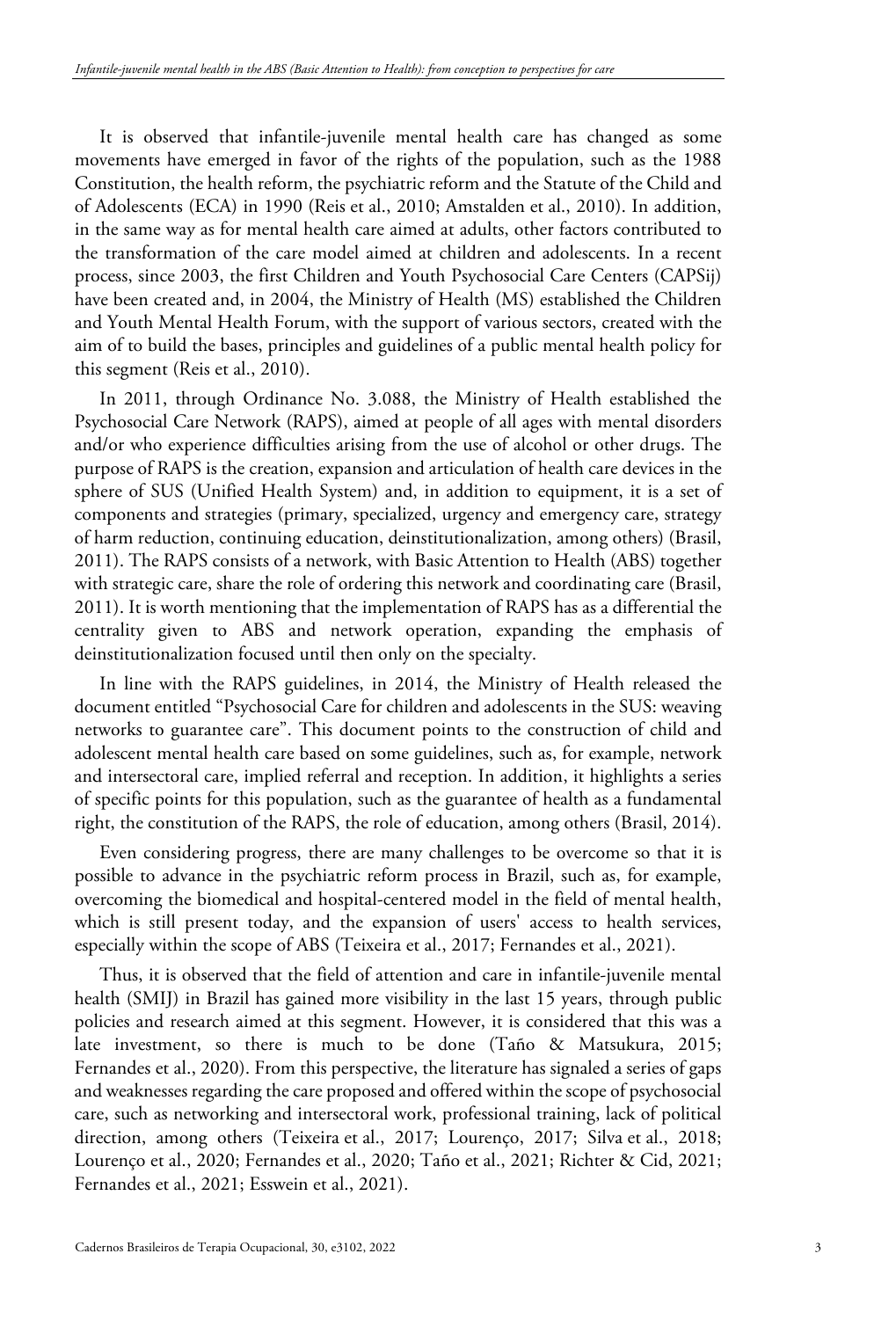Although the strategy adopted for the initial investment of policies and programs in CAPSij is understood – considering its relevance in clinical care and the role it assumes in the network –, there is also an urgent and indisputable need for more studies that consider different points of the psychosocial care network, such as the Basic Attention to Health (ABS), since this is seen as a strategic point in the Brazilian RAPS. The recent and still few studies that address SMIJ in ABS have reaffirmed this need, emphasizing in not only its gaps and weaknesses, but also its strengths. In general, research indicates that ABS professionals lack recognition and/or appreciation of children's mental health and that there is a lack of knowledge about the mode of care, technical difficulties, difficulty of access of this population to this level of health care and articulation with the network. However, when it comes to potencies, they signal the link with families in the territory, reception, qualified listening and health promotion strategies (Teixeira et al., 2017; Lourenço, 2017; Silva et al., 2018; Lourenço et al., 2020; Esswein et al., 2021; Fernandes et al., 2021).

In addition to the aspects most commonly addressed and emphasized in the studies presented above, it is also possible to identify a recent movement of researchers in the direction of advancing in the understanding and discussion of other dimensions that directly permeate care, such as, for example, the possible implications of lack of experience, affinity with the field and professional training and the conception of mental health held by health professionals (Lourenço et al., 2020). It is understood that aspects such as these, are directly involved in care and its management, and may impact the actions developed and offered by the equipment (Campos & Soares, 2003; Vecchia & Martins, 2009; Lourenço et al., 2020; Fernandes et al., 2021).

Campos & Soares (2003) state that the professionals' conception of mental health tends to reflect the unfolding of the operationalization of the Psychiatric Reform guidelines, and it is necessary to retake the concepts and principles that support the Reform process, supported by deinstitutionalization and psychosocial attention, to actually transform the care provided to individuals in psychological suffering.

It is worth recalling the classic essay by Almeida-Filho et al. (1999), in which the concept of mental health was discussed, with the aim of deepening the understanding and care practices developed by health services. The authors pointed to the need to overcome the understanding of the experience of psychic suffering associated with neuropsychiatric pathology, the treatment of the disease and the prevention of risks, in order to enrich the proposal for health promotion. It also discussed the importance of understanding health mental in all its levels, instances and dimensions, overcoming the limits of what was considered normal (Almeida-Filho et al., 1999). This reflection is still necessary and present, as it continues to be pointed out in the literature (Lourenço et al., 2020; Esswein et al., 2021).

Regarding the scenario of childhood and adolescence, studies are recent and have focused on investigating the concept of infantile-juvenile mental health, mainly from the perspective of professionals (Lourenço, 2017; Silva et al., 2018; Ribeiro et al., 2019; Lourenço et al., 2020). Silva et al. (2018), aiming to understand the psychosocial care of children and adolescents based on a qualitative study with professionals from a CAPSij, identified that the results found dialogue with some reflections of researchers in the area and encourage discussions that lead to the advancement of the understanding of mental health. Unlike suffering, health is addressed by the professionals participating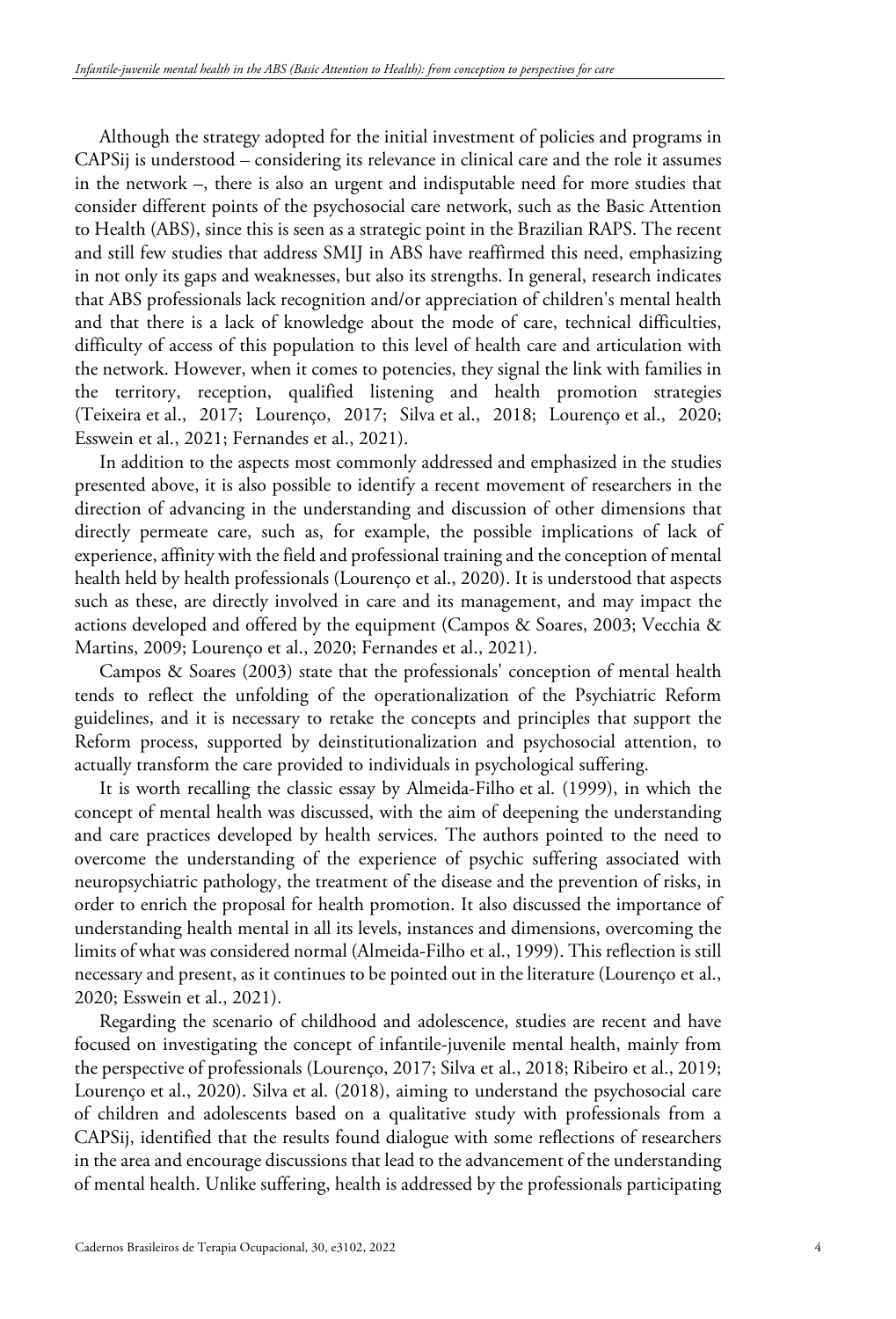in the research based on the production of care for the self and for the other, through the guarantee of the right to speak and to be heard.

In the study by Lourenço et al. (2020), which aimed to identify the understanding of managers of Family Health Units in municipalities that do not have CAPSij on children's mental health, the authors indicated that professionals relate mental health issues directly to economic and social issues experienced by children and adolescents. In addition, the results identified that care for children and adolescents in psychological distress tends to be centered on the figures of the doctor and nurse, in a complaintconduct perspective.

In another scenario, Ribeiro et al. (2019) developed a study with the objective of analyzing what is considered the mental health demand of adolescents serving an internment measure in socio-educational units in Rio de Janeiro. To this end, the authors conducted interviews with mental health professionals from the socioeducational system and identified, in the results, four interrelated discourse groups, which were separated for better understanding. In the first, there is a predominance of psychiatric knowledge, in order to associate the demands of mental health with the biochemical changes in the brain during adolescence; the second is associated with psychiatric reform based on overcoming the biomedical model and labeling adolescents; the third is linked to the level of social determinants, in which there is an association between mental health and socioeconomic conditions; and the fourth relates young people's behavioral problems to mental health, in a more individual perspective (Ribeiro et al., 2019).

It is possible to observe that one of the conceptions of mental health adopted by the literature on the infantile-juvenile population is the one proposed by the Organização Mundial de Saúde (2001, p. 1) when referring to the adult population, little corresponding to the specificity of childhood and/or adolescence, namely: "[...] a state of well-being in which the individual realizes their abilities, can cope with the normal stresses of life, can work productively and fruitfully and is able to contribute positively to your community". In addition, it is possible to identify a few definitions that transit through different theories and approaches, often competing (Amstalden et al., 2010; Polanczyk & Lamberte, 2012).

In an attempt to gather elements present in the conception of mental health for the scenario of childhood and adolescence, Cid & Matsukura (2014) elaborated a brief definition based on the works of Amstalden et al., (2010), Marturano (1999) and the WHO itself (2001), understanding infantile-juvenile mental health as a set of adaptive skills, involving emotional, behavioral and social aspects, and some situations present in the environment in which the child lives are directly involved in this process. Although the presence of important elements related to mental health in childhood and adolescence is recognized, the limitation of the definition is understood, especially with regard to the vague way in which "aspects present in the environment" is pointed out.

In another initiative, researchers in the field of mental health of children and adolescents who are part of LaFollia - Laboratory of Occupational Therapy and Mental Health of the Federal University of São Carlos, based on discussions and reflections arising from studies and seminars held on childhood and adolescence, as well as taking as input the results of the research produced (Cid & Matsukura, 2010; Rosa & Matsukura, 2013; Taño & Matsukura, 2014, 2020; Minatel & Matsukura, 2014;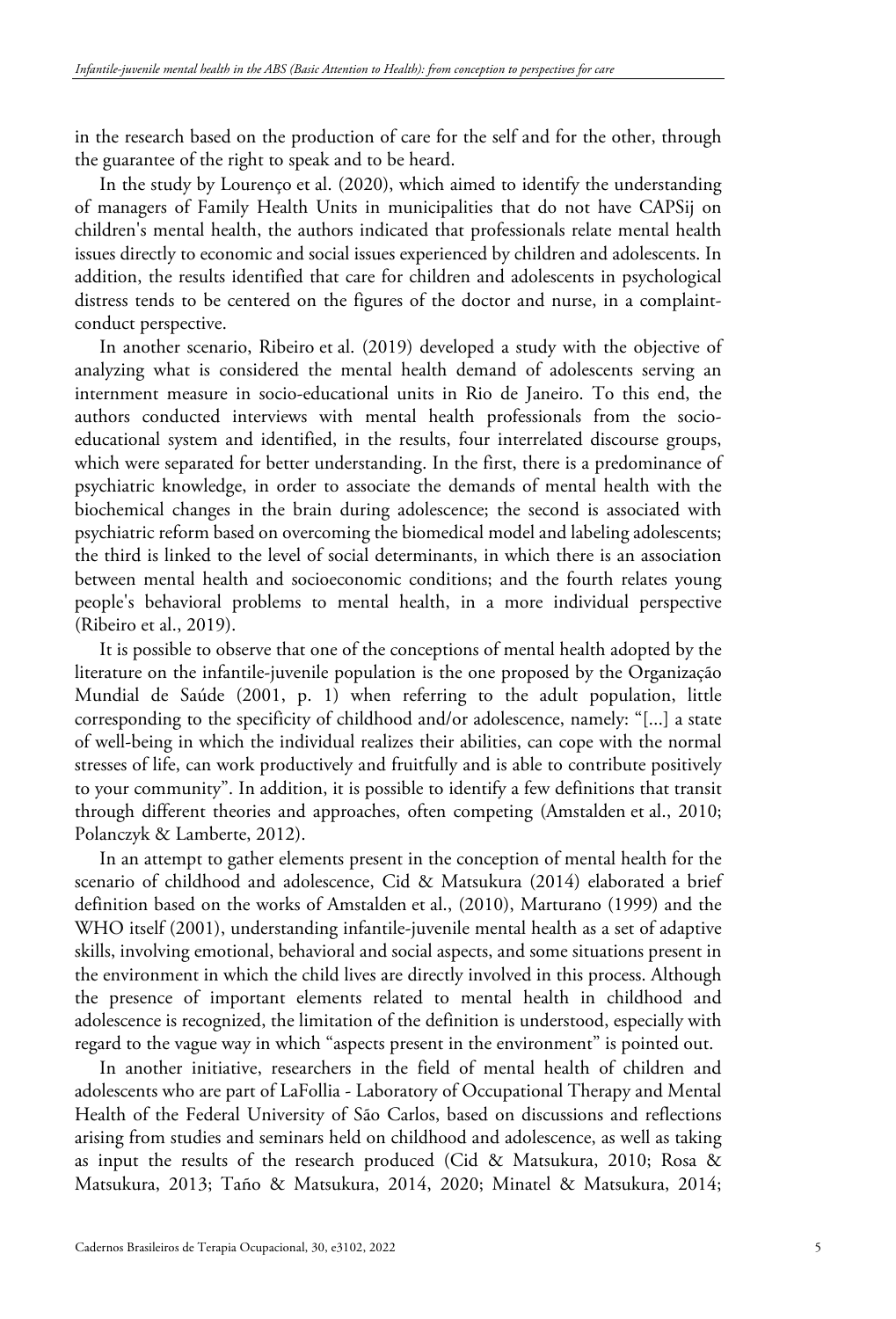Fernandes & Matsukura, 2015; Taño, 2017; Lins, 2018), formulated the proposition of a concept related to infantile-juvenile mental health in the perspective of contributing to this construction.

This concept has been presented and used as a reference in the research and extension activities of this group of researchers. In this way, it is understood that infantile-juvenile mental health is *dynamic and the result of the complex relationship between resources and personal skills, contextual factors and social determinants, which, in the dimension of daily life, are directly involved in the possibilities of participation, enjoyment, recognition and facing challenges. Among others, it involves the possibility of experiencing pleasure, frustration, affection, motivation and proactivity involved in the discoveries and genuine learning of childhood and adolescence.*

Despite the existence of some studies that focus on this theme, and that point to an expansion of the elements present in the conception of mental health, it is necessary to recognize that, in view of the entire historical path of infantile-juvenile mental health, and due to its recent insertion in the public policy agenda, it is still necessary to advance in terms of understanding children and adolescents' mental health and the possible implications for the care that has been proposed to this population, considering different methodologies, regions and contexts of RAPS implementation.

# **Objective**

This study aimed to identify conceptions about infantile-juvenile mental health, based on the perspective of managers and/or ABS team members. In addition, it aimed to identify their affinities, experiences and training in this field.

# **Methods**

The present study is characterized as a survey research, exploratory and descriptive, with a quantitative-qualitative approach (Minayo et al., 2005), being a part of the doctoral research carried out by the first author. It is pointed out that it was approved by the Committee for Ethics in Research on Human Beings, authorized by the Municipal Health Departments of the services, and the participants signed the Free and Informed Consent Term.

The study included 53 managers and/or team professionals appointed by the firts (47 managers and 6 team professionals), from ABS Health Units, from seven municipalities in the State of São Paulo – Bauru, Campinas, Ribeirão Preto, São Carlos, São José do Rio Preto, São José dos Campos and Sorocaba. The sample of participants was defined by convenience (Flick, 2009) and adopted as a criterion for the selection of municipalities to encompass different regions of the State of São Paulo that had a child and adolescent mental health care network composed at least by CAPSij and ABS, in which 262 family health units were identified and contacted for participation.

When presenting the research to the managers, it was indicated that, if they preferred, they could indicate another member of the team to participate in the study.

For data collection, the following instruments were used: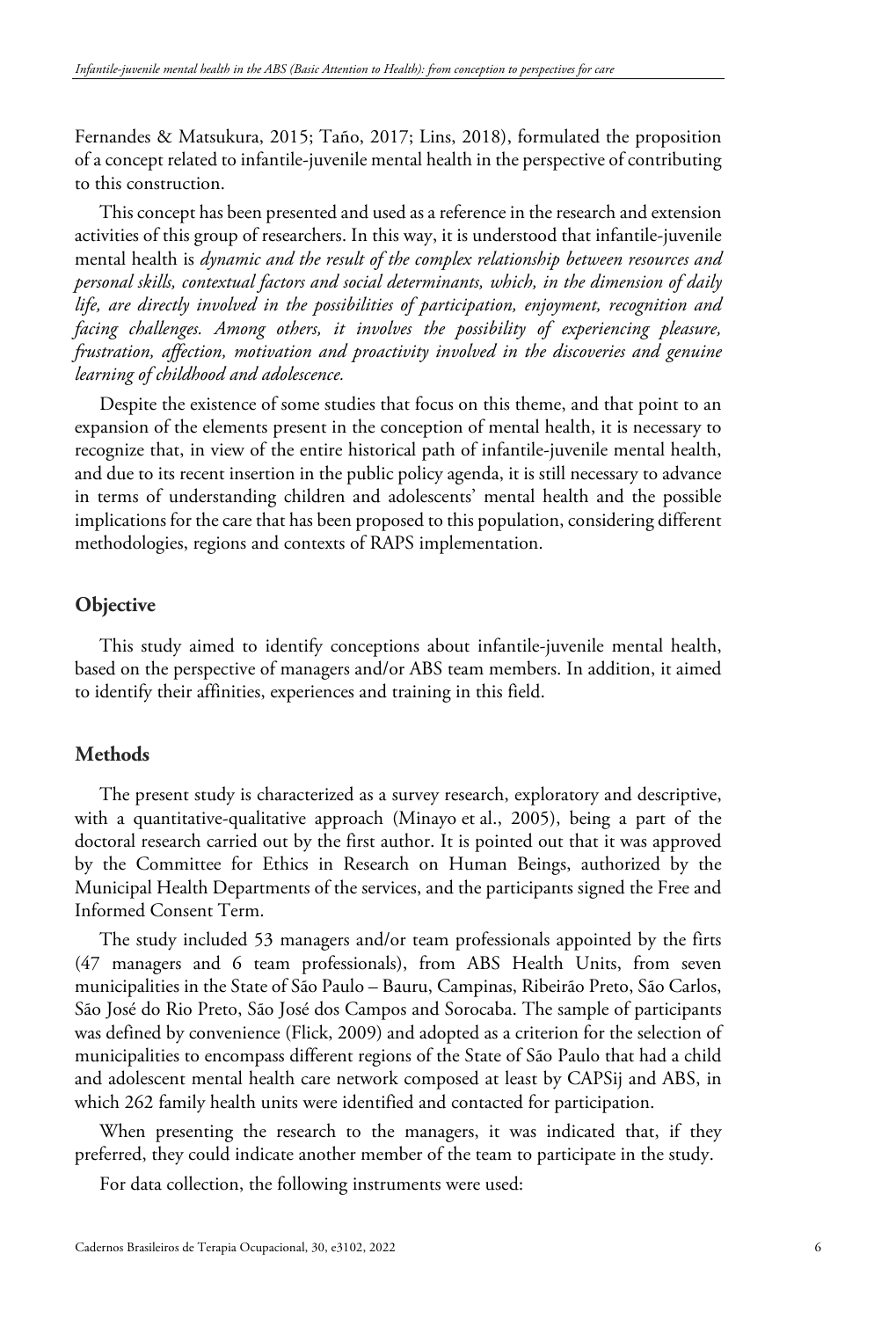- − Participant identification form: composed of 17 open and closed questions about the participants in terms of general characterization, training and professional performance.
- − General Questionnaire: composed of 29 open questions that aimed to identify, map and characterize the conceptions about children's mental health and the care developed by the service to which the participant was linked, with a focus on childhood, adolescence and mental health.

Data collection took place through an on-line platform, and, based on the participants' electronic addresses, an access link and information regarding the title, research and researcher, Free and Informed Consent Term (ICF) and collection instruments accompanied by instructions for completion was disponibilized.

The quantitative data obtained were entered and processed using Excel® spreadsheets and presented descriptively. For the analysis of qualitative data, the technique of categorical analysis by Bardin (2008) was used.

## **Results and Discussion**

In view of the objective of the present study, the participants were asked about their training. Of the 53 participants, 39 are nurses, 4 are dentists, 2 are doctors, 2 are psychologists, 2 are occupational therapists, 1 is a social worker, 1 is a pharmacist, 1 is a nursing assistant and 1 is a community health agent.

There is a concentration of participants with training in nursing, showing that, although the National Policy for Primary Care (PNAB) does not define the category of nurses as coordinators or managers, there is a growing appropriation of this place by these professionals, which is also reaffirmed in other studies (Cotta et al., 2006; Jonas et al., 2011). David et al. (2009) point out that, although management is not an exclusive task of any professional category in the health field, the nursing professional, even with interfaces in other fields, has care management as the central object of intervention and, therefore, has been called upon to assume this role in health facilities, as verified in the present study.

However, the literature points out that nurses, when assuming this role, must have mastery of knowledge and practices from different areas of human knowledge, as well as continuing education that understands macropolitics and micropolitics, considering the importance of interprofessional and collaborative work as a management model that favors the construction of care projects in a more complex and contextual perspective (Peduzzi & Agreli, 2018; Spagnuolo & Pereira, 2007).

Nevertheless, even if the aim is to respond to the National Primary Care Policy (PNAB), it appears that, in daily work, there is a double movement in terms of management, often in opposite directions. There are, on the one hand, actions related to management that imply the organization of the service and tasks; on the other hand, there is a demand for this professional to be involved in assisting users (Vanderlei & Almeida, 2007).

Although little is known about the influence of the manager's field of affinity in the actions taken, it is understood the possibility that this implication has an effect on what is proposed and developed by the Health Units, regardless of the profession assumed by the same.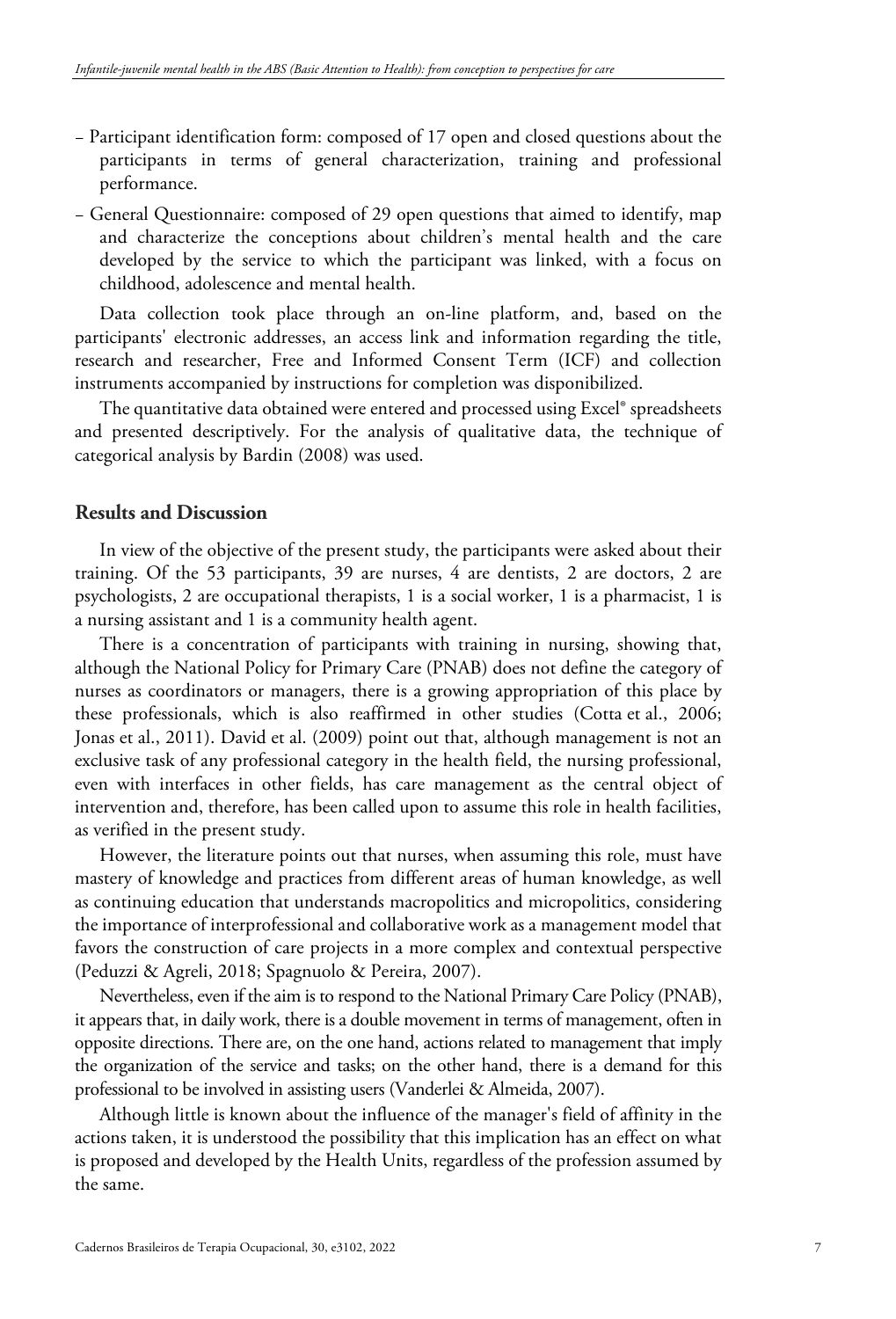Regarding mental health, participants were asked about their affinity with this field, and the results are shown in Table 1, below.

| Category                        | Examples                                                                                                                                                                                | Citations(n) |
|---------------------------------|-----------------------------------------------------------------------------------------------------------------------------------------------------------------------------------------|--------------|
| Little<br>affinity/dislikes     | · Due to lack of knowledge, we are a little afraid of the mental<br>health area, so I did not have much contact [with it] to have<br>affinity<br>· Little<br>$\cdot$ I have no affinity | 23           |
| Likes/a lot of<br>affinity      | · I really like working in the area, I was a reference nurse in mental<br>health.<br>· I think it is importante and I like to act for their treatment                                   | 14           |
| Recent approach to<br>the field | · I have some knowledge due to the demand in our unit<br>· Recent, with the implementation of RAPS in Primary Care<br>· Now we are demystifying it a little                             | 13           |

**Table 1.** What is the participant's affinity with the field of mental health.

Source: Elaborated by the authors.

Although 23 (46%) participants mentioned the lack or absence of affinity with mental health or that they did not like to work in the field, it was found that 13 (26%) participants have minimally approached the field either due to demand, political or management:

> *I can, through the reception, have qualified listening and forward what is necessary to the professional services in the area*.

> *Now that we are in the management process, we are becoming more aware and demystifying it a little*.

> *I like mental health, but we work more in the referral sector, making sick leave... it is more the referral sector…*

Aiming to understand the influence and importance of having an affinity to work with a certain population, there is the study by Silva et al. (2013), developed with 19 managers of Psychosocial Care Centers (CAPS) in the interior of the State of Goiás, which aimed to identify aspects related to the education and training of professionals working in mental health services. Despite the participants being from CAPS, it was identified that the development of skills and attitudes to work in mental health are essential, such as, for example, the ability to form bonds, affinity with the area, knowing how to work in a team, among others. In the same direction, Oliveira et al. (2009), aiming to investigate the conceptions about the specificities of mental health work, stated that one of the fundamental aspects is having an affinity with the field.

However, it is necessary to consider the possible variables that have weakened the affinity with the field of mental health, as the participants of the present study pointed out in Table 1. Based on the cited examples, it is identified that the lack of knowledge about the field seems to be a factor that influences the development or not of affinity.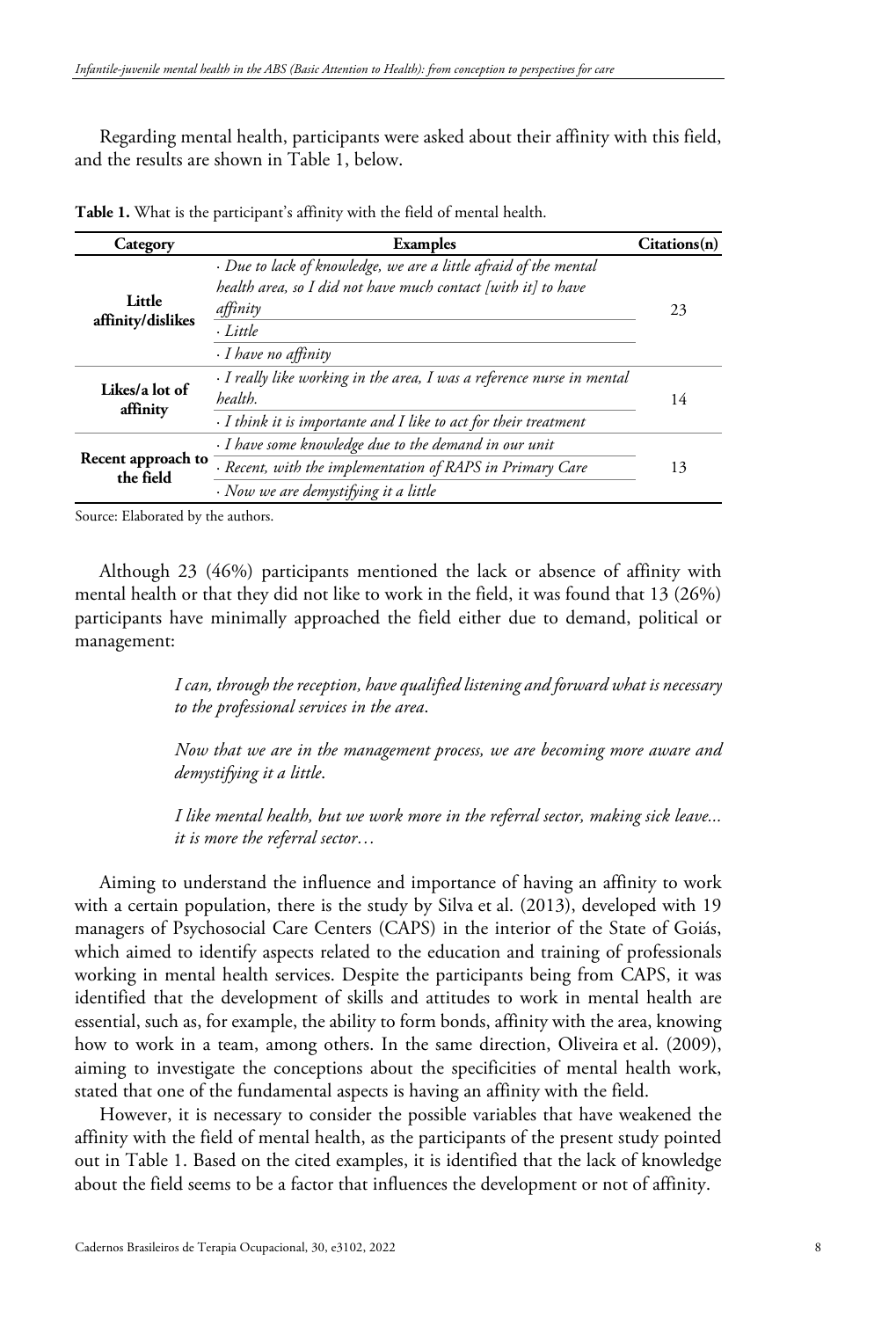Lucchese et al. (2009) point out that the field of mental health in ABS has the challenge of working with users in psychological distress and their real world, so this care is complex, as there is a crossing between the geographic territory and the existential territory, being necessary to inhabit worlds created by people who have different experiences. Due to the lack of foundation and theoretical-technical-assistance references that support the practice, the actions are permeated by fanciful conceptions, based on common sense and stereotyped about psychic suffering. Thus, when faced with situations in which it is necessary to get involved, approach and have other light care technologies under their responsibility, professionals feel unprepared, with fear and strangeness prevailing in the face of the unknown, due to the lack of affinity with the field, so far distant from their practices and professional training (Lucchese et al., 2009).

Koda & Fernandes (2007, p. 1455) point out that workers are shocked to see their own professional identity being called into question. The new experiences force them to have to re-signify their own knowledge, breaking with a practice traditionally instituted during their training. The authors emphasize that, in the process of transforming practices in the field of mental health,

> [...] the aim is not only to establish new practices in the field of mental health care, but also to produce transformations with regard to the social place given to madness, to the different, questioning a culture that stigmatizes and marginalizes certain social groups.

Based on this scenario, it is understood that it is necessary to reflect on strategies that contribute to the affinity and greater approximation of professionals with the field of mental health, aiming to qualify the care offered. In this way, investing in continuing education, from graduation to continuing education, and providing opportunities for discussion and reflection on mental health by monitoring cases with the Family Health Support Center (NASF), as well as prioritizing the matrix support as a work methodology in AB, would be actions that would expand care strategies and practices with this public.

Regarding the field of infantile-juvenile mental health, Figure 1 illustrates whether the participant has had experience in caring for children and adolescents in psychological distress:



Figure 1. Participants' experience in child and adolescente mental health care.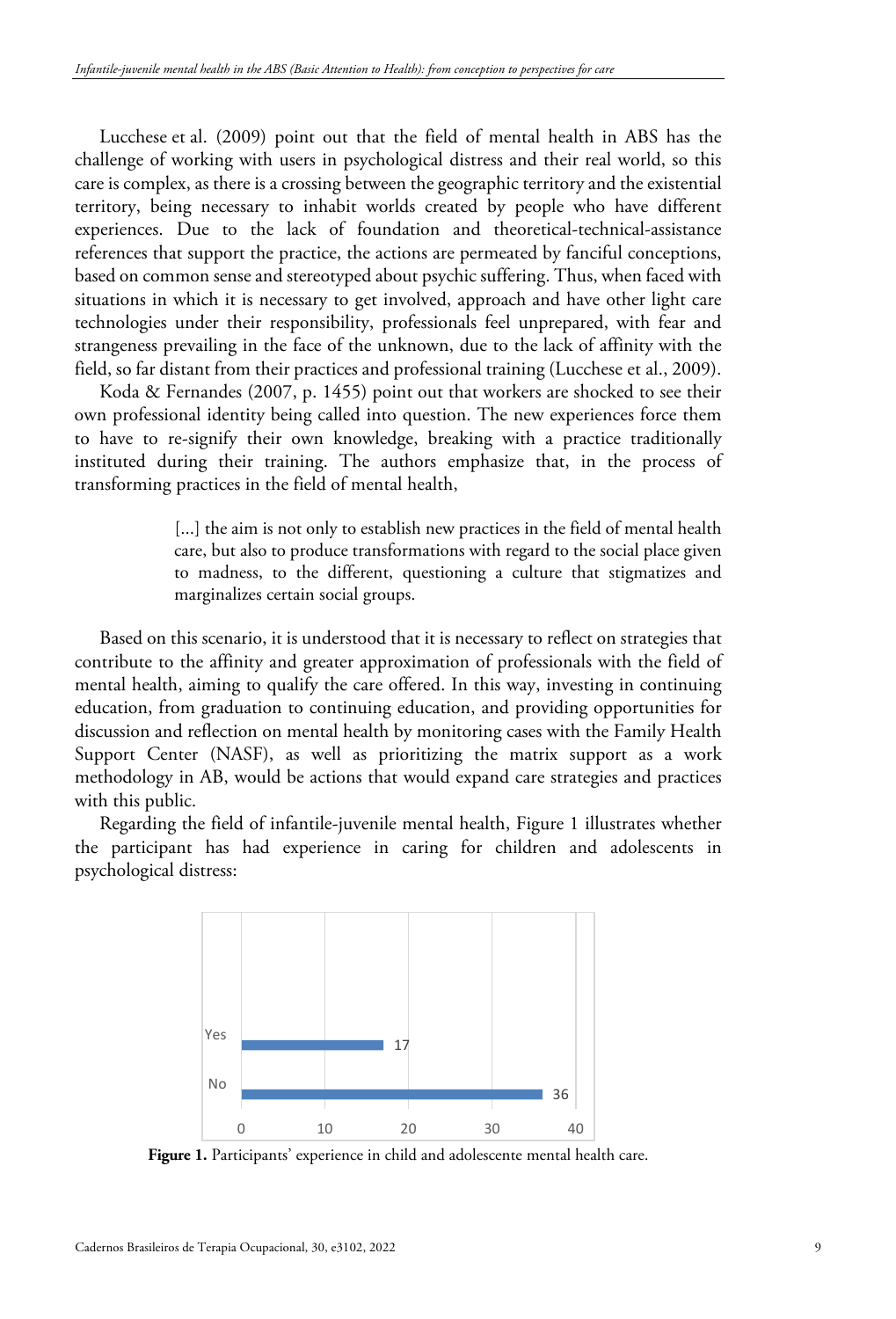Most participants (36) stated that they had never had experiences in the field of infantilejuvenile mental health. This result, together with the lack of affinity indicated by the participants, are important factors that may have implications for the conception of the field and, possibly, for the care with the mental health of children and adolescents. Such aspects reinforce the need for policies for continuing education, professional training, approximation with this population via matrix support, among others, as already pointed out.

In addition, considering the high prevalence of children and adolescents in situations of social vulnerability and also those with mild mental disorders (Thiengo et al., 2014), it is questionable where these children and adolescents are, since most of the participants reported never having had experiences with this population, and they are subject to care by the ABS.

In view of this perspective, participants were asked what they understand about infantile-juvenile mental health (Table 2).

| Category                                                                                                                  | <b>Examples</b>                                                                                                                                                                                                                     | Citations(n) |
|---------------------------------------------------------------------------------------------------------------------------|-------------------------------------------------------------------------------------------------------------------------------------------------------------------------------------------------------------------------------------|--------------|
| They approach based on a<br>broad perspective that<br>emcompasses development,<br>social determinants, quality of<br>life | ·Psychich health, transition from the childhood world to the<br>adolescent world, new discoveries<br>·Psychosocial aspects that may harm the health of individuals<br>A way of quality of life, in which there is a balance between | 20           |
|                                                                                                                           | the person and the sociocultural environment, in their labor,<br>intellectual and social participation to guarantee their well-<br>being                                                                                            |              |
| Approach based on services<br>and/or care and intervention                                                                | Specific services for these age groups, covering mental health in<br>general                                                                                                                                                        | 16           |
| actions                                                                                                                   | · Promotion of workslactions aimed at reaching this audience<br>·Prevention, promotion and mental health care actions                                                                                                               |              |
| Adress based on mental<br>illness/disorder                                                                                | ·Cases of disorder or psychic suffering and also the use of<br>alcohol and other drugs can be adressed<br>·Schizophrenia, depression, self-harm                                                                                     | 15           |

**Table 2.** Participants' understanding of infantile-juvenile mental health.

Source: Elaborated by the authors.

The participants' understanding of infantile-juvenile mental health varied, and was grouped into three categories, namely: (1) that which permeates an expanded dimension of development, social determinants and quality of life; (2) one that addresses understanding based on care and intervention; and (3) those referring to mental disorders or illnesses. As an example, here are some responses that illustrate the three categories.

> *This is a subjective and broad question. It is a cognitive or emotional condition that allows people to have a good quality of life. It is related to the living conditions of people and family members* (1).

> *Care for children and adolescentes who have psychich suffering that interferes with their development, relationships, learning, and daily life* (1).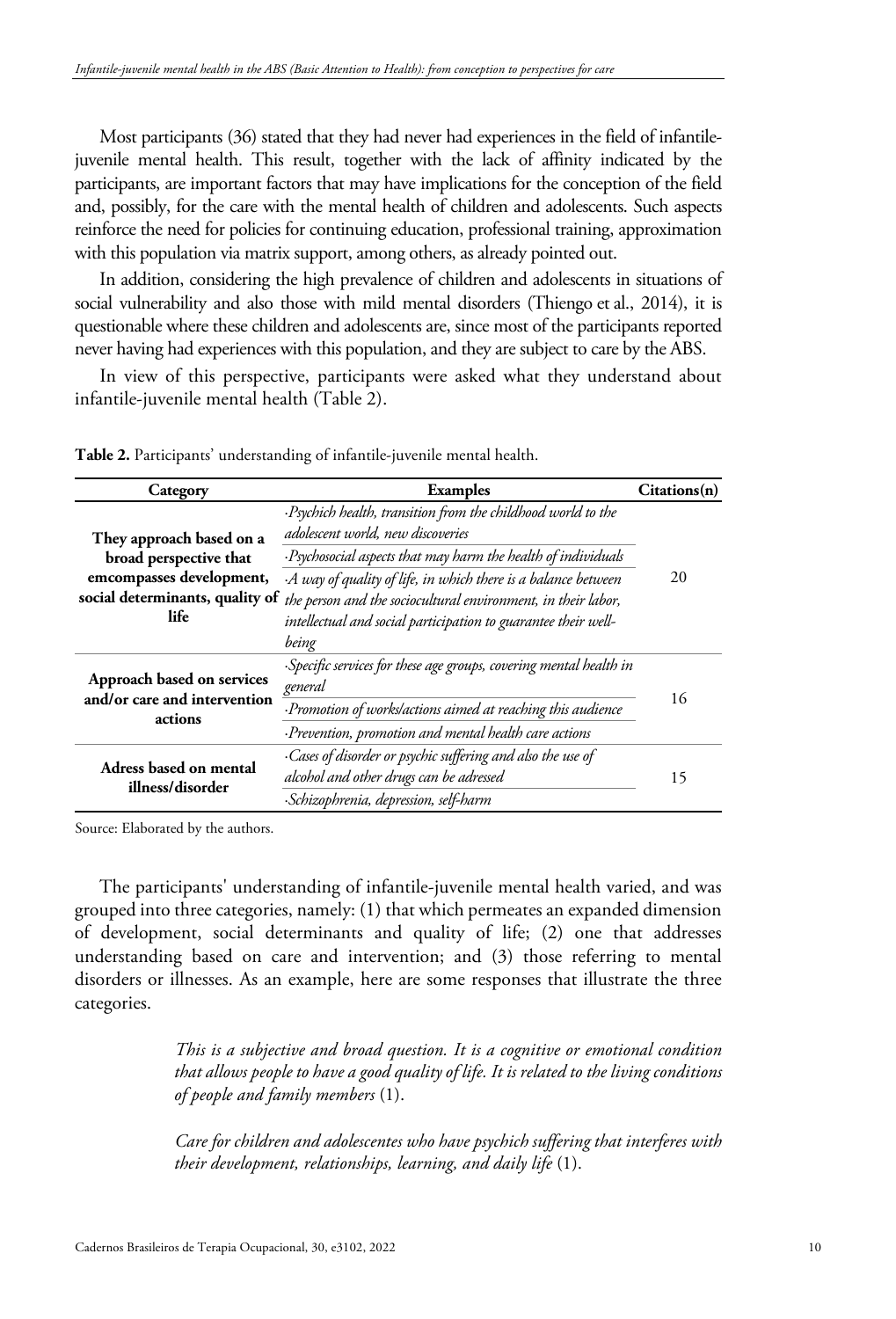*A challenging issue to take care of children and adolescentes as subjects with rights and responsibilities, needs space for discussion in the ESF, needs reception* (2).

*Infantile-juvenile mental health would be more focused on promotion, prevention and care for children and adolescents. Includes group psychotherapy* (2).

*Any change in mental health, may be mild or severe, such as schizophrenia, depression, self-harm* (3).

*Children and adolescentes with any type of psychiatric disorder* (3).

In the reports that illustrate a broader understanding of the concept, there seems to be an association between mental health and coping with adverse contextual situations, whether linked to development, social contexts, among others:

> *Psychosocial aspects that may harm the health of individuals aged 0 to 19 years, such as the disorganized environment in which they live, incoherent habits of family members, absence of the effective participation of the caregiver, etc.* (1).

> *These would be situations with the child, due to stressors arising from the family, school or social environment in which they are inserted* (1).

Thus, based on the results, it is possible to signal an advance, in view of the old understanding of infantile-juvenile mental health, supported by an expanded perspective and also associated with care and intervention, which is possibly the result of the constant investment and effort of public policies in the last years.

Vecchia & Martins (2009), in a study that aimed to analyze the personal meanings and social meanings of mental health care developed by professionals who are part of the Family Health Strategy (ESF), identified that the participants consider it relevant to determine the living conditions in the health-disease process of the population served and the need to use diversified strategies in care, in addition to consultation. Although already presenting an advance to the results of Campos & Soares (2003), the authors reaffirm the importance of overcoming the exclusivity of the biomedical nucleus in determining the health-disease process, pointed out in the operational principles of the ESF, through the use of tools and strategies such as reception, bonding, accountability and continuity of care.

Contributing to and advancing this discussion, and specifically with regard to infantile-juvenile mental health, is the study by Lourenço et al. (2020), which revealed that ABS professionals understand children and adolescents' mental health based on family and environmental experiences, considered relevant factors and involved in the emotional difficulties of children and adolescents. According to the authors, both family and environmental experiences and socioeconomic conditions are close to the concepts of vulnerability and resilience in the perspective of the approach to risk and protection for infantile-juvenile development and mental health, as proposed by Rutter (1987). However, researchers interviewed mental health professionals from the socioeducational system and identified that the conception of infantile-juvenile mental health still permeates a perspective based on psychiatric and individualistic knowledge, also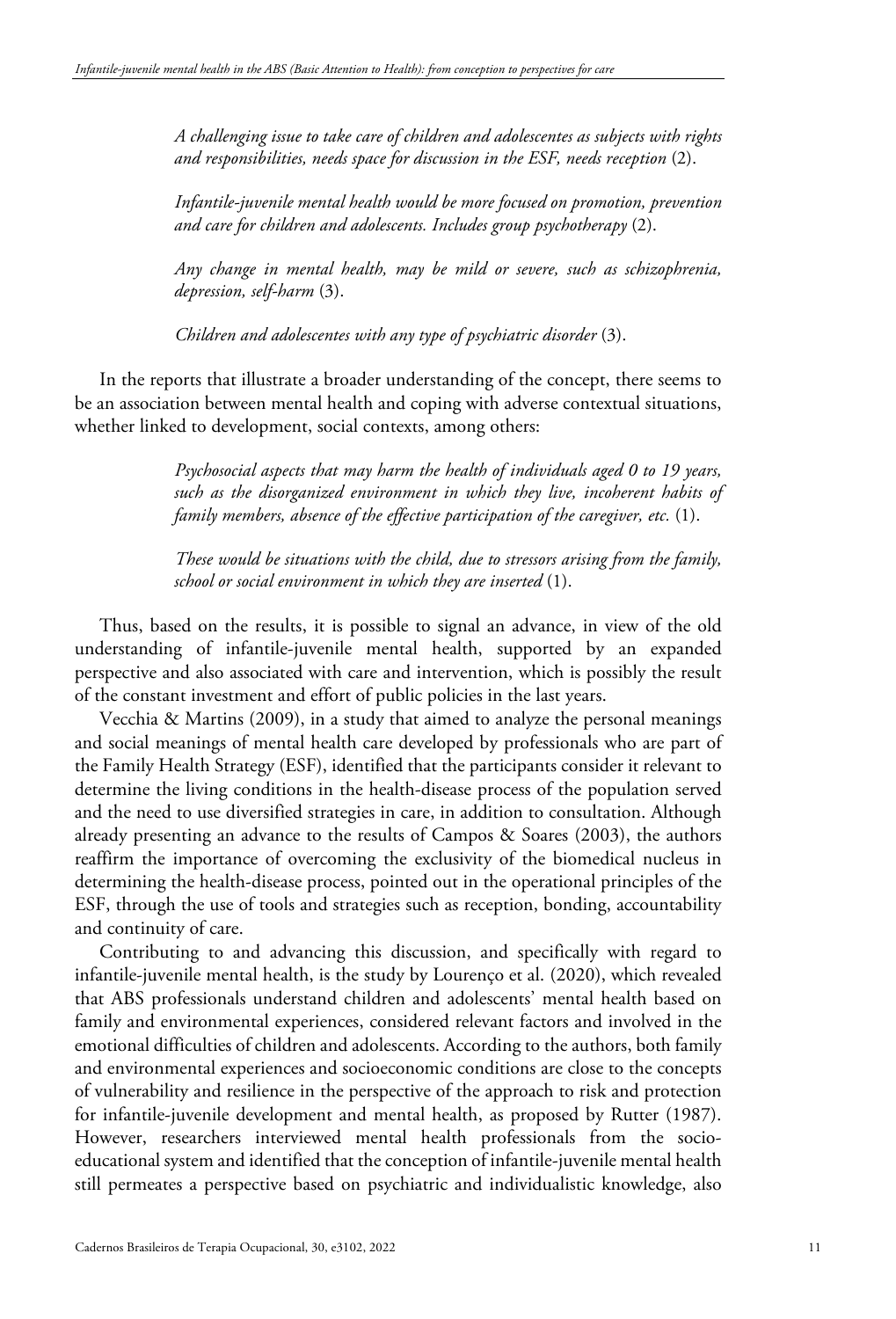associated with an attempt to overcome this model, considering social determinants (Ribeiro et al., 2019).

Similar to the results of the present study, Ribeiro et al. (2019) conclude that conceptions are different among professionals. The discourses intersect and connect especially in the problematization of social determinants. The challenge for professionals is to approach the phenomenon of suffering without it being limited to predetermined categories, in such a way that there is flexibility and diversity in the understanding and definition of intervention strategies.

It is possible to verify based on the results of the present study, also verified by Campos & Soares (2003), Vecchia & Martins (2009), Lourenço et al. (2020) and Ribeiro et al. (2019), a movement to transform and expand the concept of mental health. There is then the hypothesis that such transformations should bring repercussions in the care offered, even if in the future. Nevertheless, it is also verified that, over time, the concepts supported by the biomedical model remain present, although no longer centrally.

In this direction, it is identified that the results of the present research approach and dialogue with what the literature has developed on the understanding and definition of children's mental health, if we consider the set of mentioned categories (extended dimension of development, social determinants and quality of life; care and intervention; mental disorder or illness). It is observed that these three categories, although presenting weaknesses and limitations, include aspects that transit through the scenario of infantile-juvenile mental health, in general.

It is noteworthy that, despite the reflection presented and the expansion of the conception of children's mental health, studies indicate that the care actions offered to this population are at variance with these advances, remaining rooted in the biomedical perspective (Fernandes, 2019; Fernandes et al., 2018; Silva et al., 2018). Thus, this finding reinforces the hypothesis that these care practices aimed at disease and healing are perpetuated not only by the difficulty of understanding mental health and all the complexity involved, but also by the lack of affinity with the field, experience and professional training, which tend to restrict the actions taken, among other numerous challenges.

# **Final Considerations**

It is considered that the objectives of the present study were achieved to the extent that it was possible to identify and discuss the conception of children's mental health from the perspective of ABS professionals.

In this direction, the results showed that, even in the presence of remnants of the biomedical and psychiatric model, there is an expansion in the professionals' conception, so that the social determinants have been considered. In addition, it was hypothesized that some aspects, such as professional training, affinity with the field and previous care experiences, may be correlated not only with the professionals' conception of mental health, but also with the care offered (and not offered) in health equipment.

In this study, a conceptual proposition about children's mental health was presented, understanding, consequently, the relevance of this definition for reflections and practices in this field. Thus, it is essential that future studies contribute to a better understanding of this reality, aiming to reflect and advance on strategies that favor the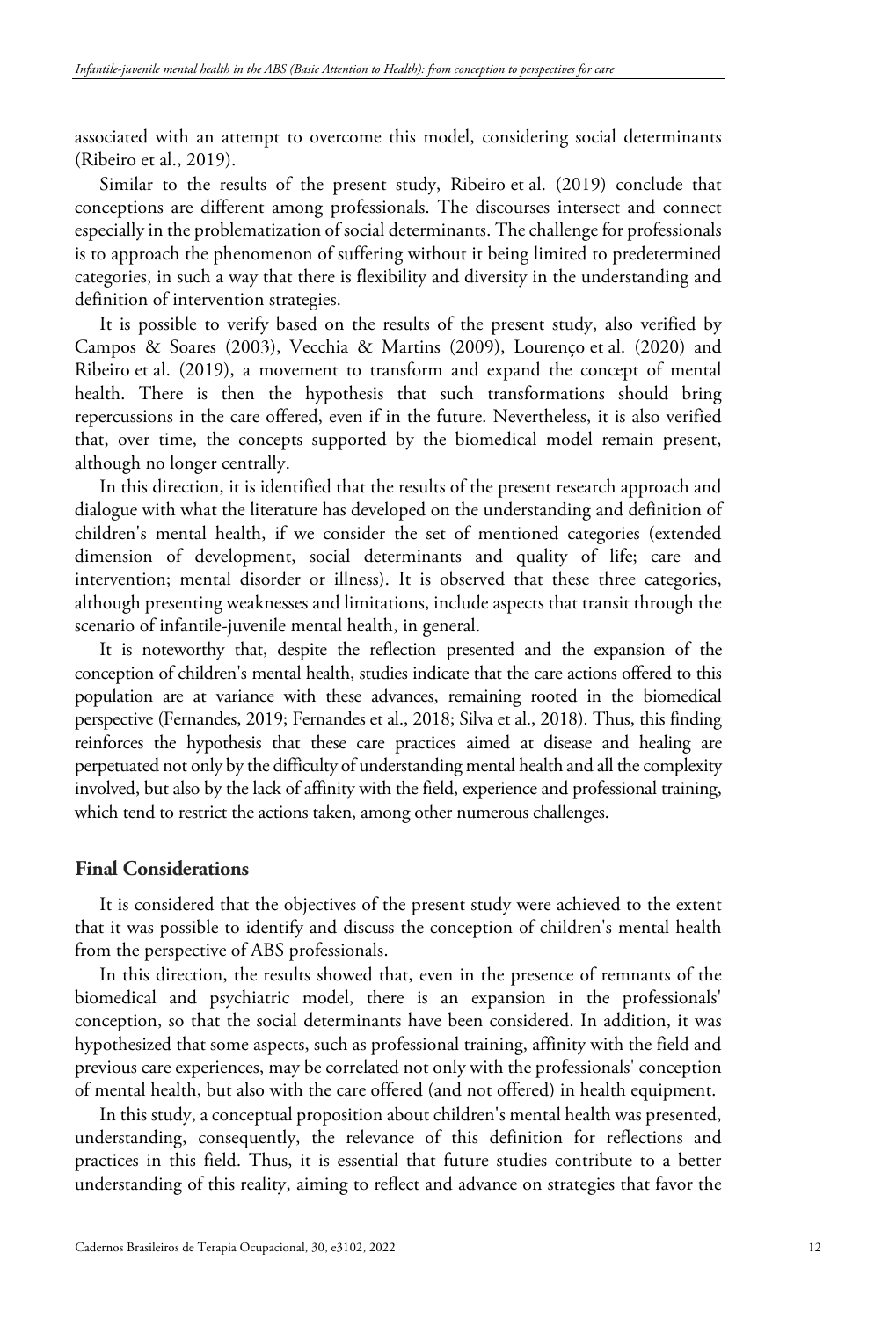approximation of health professionals with this field. This approach aims to contribute to their formation and affinity, thus qualifying the care for this segment.

It is important to point out the need to expand knowledge and scope on the theme focused here, both for primary care itself and for other points in the psychosocial care network.

Among the limits of the present study, it is considered that the approach of the theme mainly based on the managers of the units, although strategic for the involvement of a greater number of equipment, does not reach the reality of the members that make up the professional team. Future studies may contribute in this direction.

## **References**

- Almeida-Filho, N., Coelho, M. T. A., & Peres, M. F. T. (1999). Conceito de saúde mental. *Revista USP*, *43*, 100-125. http://dx.doi.org/10.11606/issn.2316-9036.v0i43p100-125.
- Amstalden, A. L. F., Hoffmann, M. C. C. L., & Monteiro, T. P. M. A. (2010). A política de saúde mental infanto-juvenil: seus percursos e desafios. In E. L. Ribeiro & O. Y. Tanaka (Eds.), *Atenção em saúde mental para crianças e adolescentes no SUS* (pp. 33-45). São Paulo: HUCITEC.
- Ayres, J. R. C. M. (2004). O cuidado, os modos de ser (do) humano e as práticas de saúde. *Saúde e Sociedade*, *13*(3), 16-29[. http://dx.doi.org/10.1590/S0104-12902004000300003.](https://doi.org/10.1590/S0104-12902004000300003)
- Bardin, L. (2008). *Análise de conteúdo*. Lisboa: Edições 70.
- Brasil. (2005). *Caminhos para uma política de saúde mental infantojuvenil.* Brasília: Editora do Ministério da Saúde.
- Brasil. (2011, 23 de dezembro). Portaria nº 3.088, de 23 de dezembro de 2011. Institui a Rede de Atenção Psicossocial para pessoas com sofrimento ou transtorno mental e com necessidades decorrentes do uso de crack, álcool e outras drogas, no âmbito do Sistema Único de Saúde (SUS). *Diário Oficial [da] República Federativa do Brasil*, Brasília.
- Brasil. (2014). *Atenção psicossocial a crianças e adolescentes no SUS: tecendo redes para garantir direitos*. Brasília: Ministério da Saúde.
- Campos, C. M. S., & Soares, C. B. (2003). A produção de serviços de saúde mental: a concepção de trabalhadores. *Ciência & Saúde Coletiva*, *8*(2), 621-628[. http://dx.doi.org/10.1590/S1413-](https://doi.org/10.1590/S1413-81232003000200022) [81232003000200022.](https://doi.org/10.1590/S1413-81232003000200022)
- Cid, M. F. B., & Matsukura, T. S. (2010). Mães com transtorno mental e seus filhos: risco e desenvolvimento. *O Mundo da Saúde*, *34*(1), 73-81[. http://dx.doi.org/10.15343/0104-](https://doi.org/10.15343/0104-7809.201017381) [7809.201017381.](https://doi.org/10.15343/0104-7809.201017381)
- Cid, M. F. B., & Matsukura, T. S. (2014). Problemas de saúde mental em escolares e seus responsáveis: um estudo de prevalência. *Revista de Terapia Ocupacional da Universidade de São Paulo*, *25*(1), 1-10. [http://dx.doi.org/10.11606/issn.2238-6149.v25i1p1-10.](https://doi.org/10.11606/issn.2238-6149.v25i1p1-10)
- Cotta, R. M. M., Schott, M., Azeredo, C. M., Franceschini, S. C. C., Priore, S. E., & Dias, G. (2006). Organização do trabalho e perfil dos profissionais do Programa Saúde da Família: um desafio na reestruturação da atenção básica em saúde. *Epidemiologia e Serviços de Saúde: Revista do Sistema Único de Saúde do Brasil*, *15*(3), 7-18. http://dx.doi.org/10.5123/S1679-49742006000300002.
- David, S. L., Mauro, H. M. C., Silva, M. T. G., Pinheiro, V. S., Alexandrino, M., & Silva, F. H. (2009). Organização do trabalho de enfermagem na atenção básica: uma questão para a saúde do trabalhador. *Texto & Contexto - Enfermagem*, *18*(2), 206-214[. http://dx.doi.org/10.1590/S0104-](https://doi.org/10.1590/S0104-07072009000200002) [07072009000200002.](https://doi.org/10.1590/S0104-07072009000200002)
- <span id="page-12-0"></span>Dias, F. W., & Passos, I. C. F. (2017). Transformações históricas da política de assistência à saúde mental de crianças e adolescentes no brasil e em minas gerais. In I. C. F. Passos & C. M. F. Penido (Orgs.), *Atenção psicossocial para crianças e adolescentes: pesquisa-intervenção nas redes* (pp. 54-79). São Paulo: Editora Zagodini.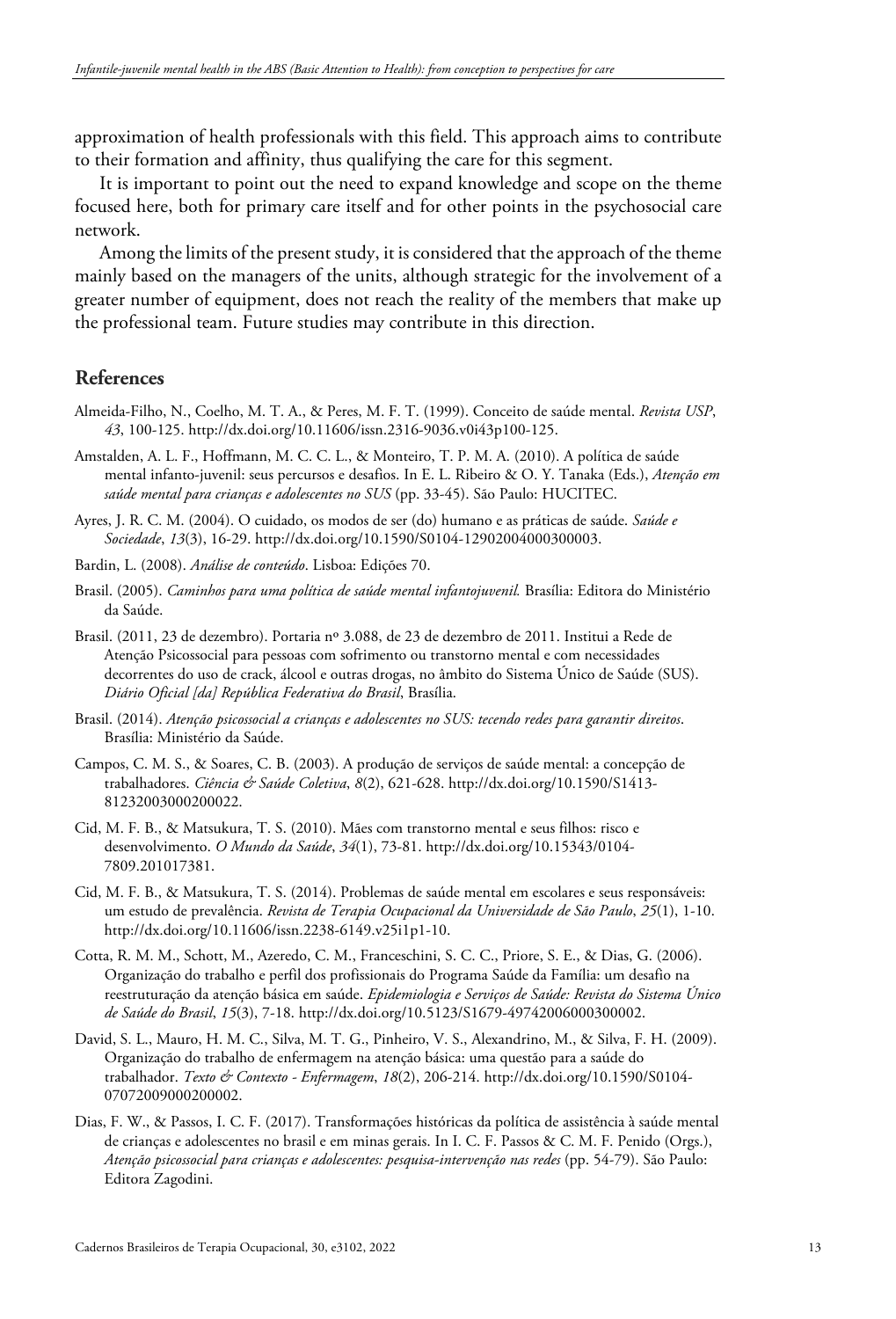- Esswein, G. C., Rovaris, A. F., Rocha, G. P., & Levandowski, D. C. (2021). Ações em saúde mental infantil no contexto da Atenção Básica do Sistema Único de Saúde (SUS): uma revisão integrativa da literatura Brasileira. *Ciência & Saúde Coletiva*, *26*(2, Supl. 2), 3765-3780[. http://dx.doi.org/10.1590/1413-](https://doi.org/10.1590/1413-81232021269.2.15602019) [81232021269.2.15602019.](https://doi.org/10.1590/1413-81232021269.2.15602019)
- Fernandes, A. D. S. A. (2019). *Cuidado em saúde mental infantojuvenil na atenção básica à saúde: práticas, desafios e perspectivas* (Tese de doutorado). Universidade Federal de São Carlos, São Carlos.
- Fernandes, A. D. S. A., Matsukura, T. S., Lussi, I. A. O., Ferigato, S. H., & Morato, G. G. (2020). Reflexões sobre a atenção psicossocial no campo da saúde mental infantojuvenil. *Cadernos Brasileiros de Terapia Ocupacional*, *28*(2), 725-740[. http://dx.doi.org/10.4322/2526-8910.ctoARF1870.](https://doi.org/10.4322/2526-8910.ctoARF1870)
- Fernandes, A. D. S. A., & Matsukura, T. S. (2015). Adolescentes no CAPSi: relações sociais e contextos de inserção. *Revista de Terapia Ocupacional da Universidade de São Paulo*, *26*(2), 216-224. [http://dx.doi.org/10.11606/issn.2238-6149.v26i2p216-224.](https://doi.org/10.11606/issn.2238-6149.v26i2p216-224)
- Fernandes, A. D. S. A., Matsukura, T. S., & Lourenço, M. G. (2018). Práticas de cuidado em saúde mental na Atenção Básica: identificando pesquisas no contexto brasileiro. *Cadernos Brasileiros de Terapia Ocupacional*, *26*(4), 904-914. [http://dx.doi.org/10.4322/2526-8910.ctoAR1162.](https://doi.org/10.4322/2526-8910.ctoAR1162)
- Fernandes, A. D. S. A., Tano, B. L., & Matsukura, T. S. (2021). O cuidado em saúde mental infanotjuvenil na atenção básica a saúde: singularidades territoriais. In A. D. S. A. Fernandes, B. L. Taño, M. F. B. Cid & T. S. Matsukura (Eds.), *Saúde Mental de Crianças e adolescentes e atenção psicossocial* (pp. 204-222). São Paulo: Manole.
- Flick, U. (2009). *Desenho da pesquisa qualitativa.* Porto Alegre: Artmed.
- Jonas, L. T., Rodrigues, H. C., & Resck, Z. M. R. (2011). A função gerencial do enfermeiro na Estratégia saúde da Família: limites e possibilidades. *Revista de APS*, *14*(1), 28-38.
- Koda, M. Y., & Fernandes, M. I. A. (2007). A reforma psiquiátrica e a constituição de práticas substitutivas em saúde mental: uma leitura institucional sobre a experiência de um núcleo de atenção psicossocial. *Cadernos de Saúde Pública*, *23*(6), 1455-1461[. http://dx.doi.org/10.1590/S0102-311X2007000600020.](https://doi.org/10.1590/S0102-311X2007000600020)
- Lins, S. (2018). *Saúde mental infantojuvenil e inclusão escolar: identificando demandas e capacitando professores do ensino público* (Tese de doutorado). Universidade Federal de São Carlos, São Carlos.
- Lourenço, M. S. G. (2017). *Saúde mental infantojuvenil: identificando realidades de municípios que não contam com CAPS infantojuvenil, a partir da Atenção Básica em Saúde* (Dissertação de mestrado). Universidade Federal de São Carlos, São Carlos.
- Lourenço, M., Matsukura, T. S., & Cid, M. F. B. (2020). A saúde mental infantojuvenil sob a ótica de gestores da Atenção Básica à Saúde: possibilidades e desafios. *Cadernos Brasileiros de Terapia Ocupacional*, *28*(3), 809-828. [http://dx.doi.org/10.4322/2526-8910.ctoAO2026.](https://doi.org/10.4322/2526-8910.ctoAO2026)
- Lucchese, R., Oliveira, A. G. B., Conciani, M. E., & Marcon, S. R. (2009). Saúde mental no Programa Saúde da Família: caminhos e impasses de uma trajetória necessária. *Cadernos de Saúde Pública*, *25*(9), 2033-2042[. http://dx.doi.org/10.1590/S0102-311X2009000900017.](https://doi.org/10.1590/S0102-311X2009000900017)
- Marturano, E. M. (1999). Recursos no ambiente familiar e dificuldades de aprendizagem na escola. *Psicologia: Teoria e Pesquisa*, *15*(2), 135-142[. http://dx.doi.org/10.1590/S0102-37721999000200006.](https://doi.org/10.1590/S0102-37721999000200006)
- Minatel, M. M., & Matsukura, T. S. (2014). Famílias de crianças e adolescentes com autismo: cotidiano e realidade de cuidados em diferentes etapas do desenvolvimento. *Revista de Terapia Ocupacional da Universidade de São Paulo*, *25*(2), 126-134[. http://dx.doi.org/10.11606/issn.2238-6149.v25i2p126-134.](https://doi.org/10.11606/issn.2238-6149.v25i2p126-134)
- Minayo, M. C. S., Assis, S. G., & Souza, E. R. (2005). *Avaliação por triangulação de métodos: abordagem de programas sociais.* Rio de Janeiro: Editora Fiocruz[. http://dx.doi.org/10.7476/9788575415474.](https://doi.org/10.7476/9788575415474)
- Oliveira, T. T. S., Leme, F. R. G., & Godoy, K. R. G. (2009). O cuidado começa na escuta: profissionais de saúde mental e as vicissitudes da prática. *Mental*, *7*(12), 119-138.
- Organização Mundial de Saúde OMS. (2001). *Relatório sobre a saúde no mundo: saúde mental, nova concepção, nova esperança*. Lisboa: Climepsi Editores.
- Peduzzi, M., & Agreli, H. F. (2018). Trabalho em equipe e prática colaborativa na Atenção Primária à Saúde. *Interface*, *22*(2, Supl. 2), 1525-1534[. http://dx.doi.org/10.1590/1807-57622017.0827.](https://doi.org/10.1590/1807-57622017.0827)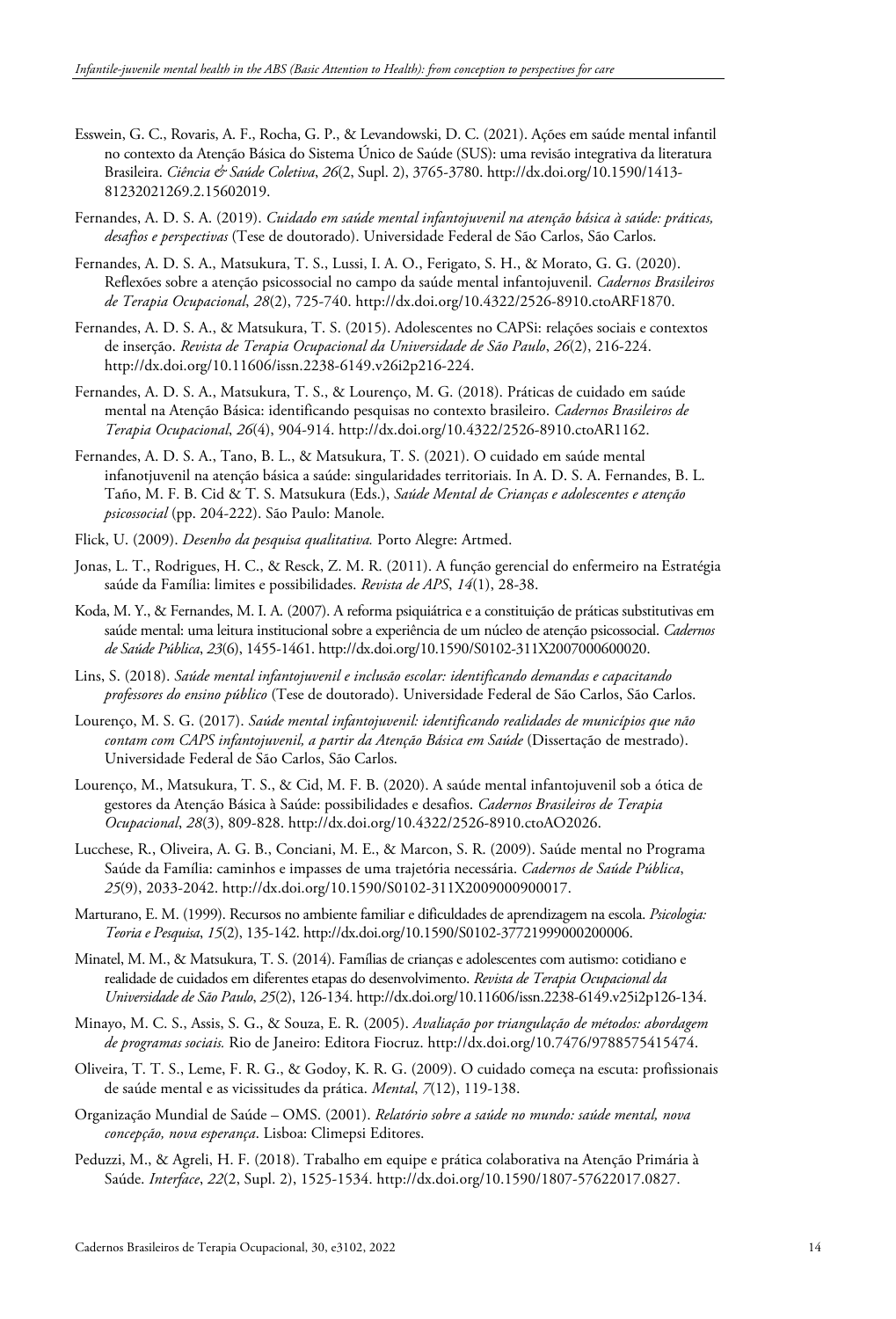Polanczyk, G. V., & Lamberte, M. T. M. R. (2012). *Psiquiatria da infância e adolescência.* São Paulo: Manole.

- Reis, A. O. A., Delfini, P. S. S., Dombi-Barbosa, C., & Oliveira, M. F. A. P. B. (2010). Crianças e adolescentes em sofrimento psíquico atendidos nos centros de atenção psicossocial infantojuvenis. In E. L. Riberio & Tanaka O. Y. (Eds.), *Atenção em saúde mental para crianças e adolescentes no SUS* (pp. 186-210). São Paulo: HUCITEC.
- Ribeiro, D. S., Ribeiro, F. M. L., & Deslandes, S. F. (2019). Discursos sobre as demandas de saúde mental de jovens cumprindo medida de internação no Rio de Janeiro, Brasil. *Ciência & Saúde Coletiva*, *24*(10), 3837-3846. [http://dx.doi.org/10.1590/1413-812320182410.23182017.](https://doi.org/10.1590/1413-812320182410.23182017)
- Richter, R. H. M., & Cid, M. F. B. (2021). O processo de alta na atenção à saúde mental de crianças e adolescentes, reflexões teórico praticas. In A. D. S. A. Fernandes, B. L. Taño, M. F. B. Cid & T. S. Matsukura (Eds.), *Saúde mental de crianças e adolescentes e atenção psicossocial* (pp. 188-202). São Paulo: Manole.
- Rosa, F. D., & Matsukura, T. S. (2013). Considerações de familiares de pessoas com autismo sobre o período escolar durante a infância e adolescência. In *Anais do 5º Congresso Internacional de Saúde da Criança e do Adolescente.* São Caetano do Sul: Cecape.
- Rutter, M. (1987). Psychosocial resilience and protective mechanisms. *The American Journal of Orthopsychiatry*, *57*(3), 316-331[. http://dx.doi.org/10.1111/j.1939-0025.1987.tb03541.x.](https://doi.org/10.1111/j.1939-0025.1987.tb03541.x)
- Silva, J. F., Cid, M. F. B., & Matsukura, T. S. (2018). Atenção psicossocial de adolescentes: a percepção de profissionais de um CAPSij. *Cadernos Brasileiros de Terapia Ocupacional*, *26*(2), 329-343. [http://dx.doi.org/10.4322/2526-8910.ctoAO1081.](https://doi.org/10.4322/2526-8910.ctoAO1081)
- Silva, N. S., Esperidião, E., Cavalcante, A. C. G., Souza, A. C. S., & Silva, K. K. C. (2013). Desenvolvimento de recursos humanos para atuar nos serviços de saúde mental. *Texto & Contexto Enfermagem*, *22*(4), 1142-1151. [http://dx.doi.org/10.1590/S0104-07072013000400033.](https://doi.org/10.1590/S0104-07072013000400033)
- Spagnuolo, R. S., & Pereira, M. L. T. (2007). Práticas de saúde em Enfermagem e Comunicação: um estudo de revisão da literatura. *Ciência & Saúde Coletiva*, *12*(6), 1603-1610. [http://dx.doi.org/10.1590/S1413-81232007000600021.](https://doi.org/10.1590/S1413-81232007000600021)
- Taño, B. L. (2017). *A constituição de ações intersetoriais de atenção às crianças e adolescentes em sofrimento psíquico* (Tese de doutorado). Universidade Federal de São Carlos, São Carlos.
- Taño, B. L., Matsukura, T. S., & Minatel, M. M. (2021). Atenção psicossocial e intersetorialidade: entre o lugar do saber e o saber do lugar. In A. D. S. A. Fernandes, B. L. Taño, M. F. B. Cid & T. S. Matsukura (Eds.), *Saúde mental de crianças e adolescentes e atenção psicossocial* (pp. 2-20). São Paulo: Manole.
- Taño, B. L., & Matsukura, T. S. (2014). Os centros de atenção psicossocial infantojuvenis: características organizacionais e oferta de cuidados. *Revista de Terapia Ocupacional da Universidade de São Paulo*, *25*(3), 208-216[. http://dx.doi.org/10.11606/issn.2238-6149.v25i3p208-216.](https://doi.org/10.11606/issn.2238-6149.v25i3p208-216)
- Taño, B. L., & Matsukura, T. S. (2015). Saúde mental infantojuvenil e os desafios do campo: reflexões a partir do percurso histórico. *Cadernos de Terapia Ocupacional da UFSCar*, *23*(2), 439-447. [http://dx.doi.org/10.4322/0104-4931.ctoAR0479.](https://doi.org/10.4322/0104-4931.ctoAR0479)
- Taño, B. L., & Matsukura, T. S. (2020). Compreensões e expectativas de educadores sobre saúde mental de crianças e adolescentes. *Cadernos Brasileiros de Saúde Mental*, *12*(31), 166-192.
- Teixeira, M. R., Couto, M. C. V., & Delgado, P. G. G. (2017). Atenção básica e cuidado colaborativo na atenção psicossocial de crianças e adolescentes: facilitadores e barreiras. *Ciência & Saúde Coletiva*, *22*(6), 1933-1942[. http://dx.doi.org/10.1590/1413-81232017226.06892016.](https://doi.org/10.1590/1413-81232017226.06892016)
- Thiengo, D. L., Cavalcante, M. T., & Lovisi, G. M. (2014). Prevalência de transtornos mentais entre crianças e adolescentes e fatores associados: uma revisão sistemática. *Jornal Brasileiro de Psiquiatria*, *63*(4), 360-372[. http://dx.doi.org/10.1590/0047-2085000000046.](https://doi.org/10.1590/0047-2085000000046)
- Vanderlei, M. I. G., & Almeida, M. C. P. (2007). A concepção e prática dos gestores e gerentes da estratégia de saúde da família. *Ciência & Saúde Coletiva*, *12*(2), 443-453. [http://dx.doi.org/10.1590/S1413-81232007000200021.](https://doi.org/10.1590/S1413-81232007000200021)
- Vecchia, M. D., & Martins, S. T. F. (2009). Concepções dos cuidados em saúde mental por uma equipe de saúde da família, em perspectiva histórico-cultural. *Ciência & Saúde Coletiva*, *14*(1), 183-193. [http://dx.doi.org/10.1590/S1413-81232009000100024.](https://doi.org/10.1590/S1413-81232009000100024)